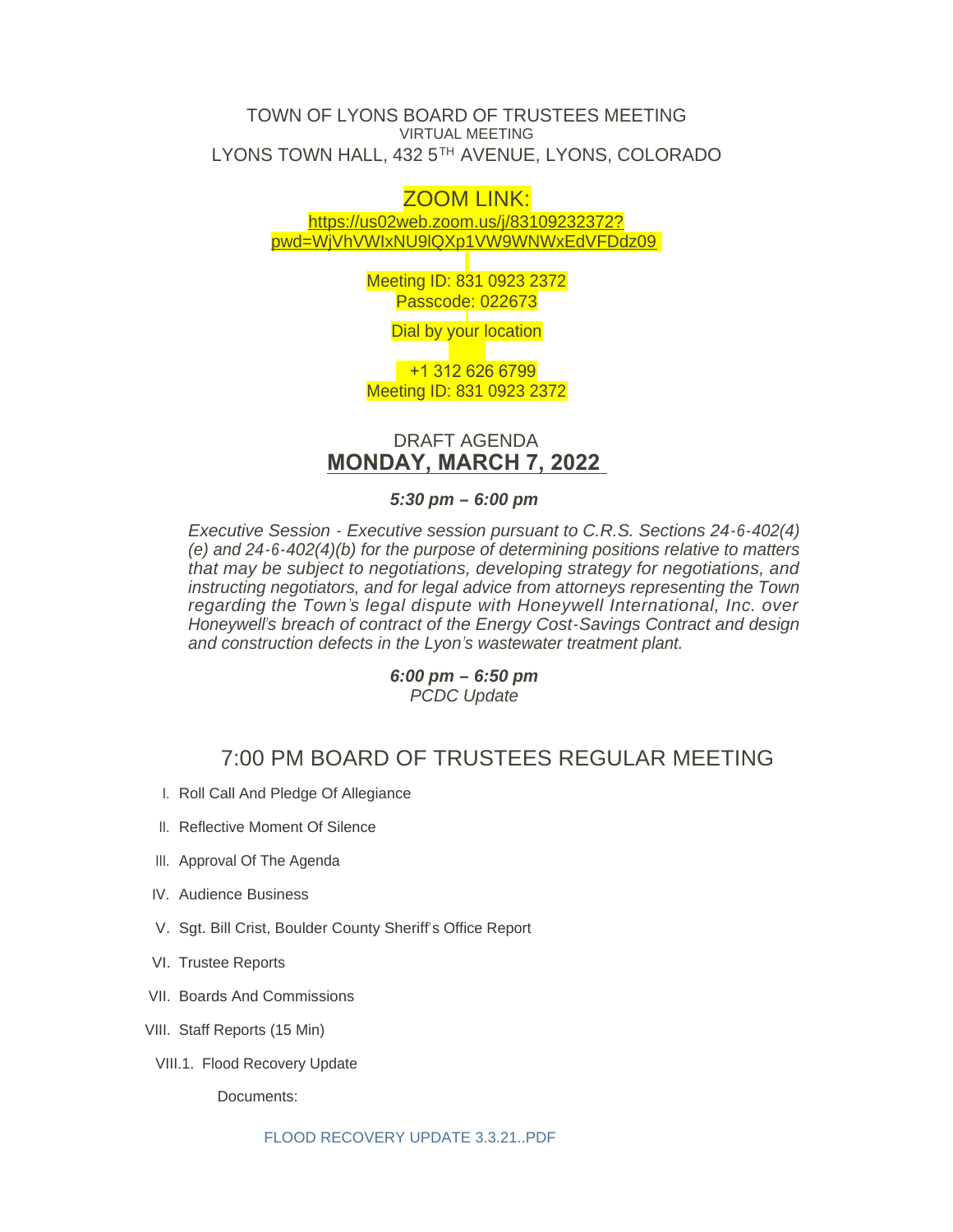## VIII.2. Utility Update

Documents:

### [UTILITY UPDATE 1 MAR 2022.PDF](https://www.townoflyons.com/AgendaCenter/ViewFile/Item/9911?fileID=20510)

VIII.3. Administrator's Report

Documents:

#### [1 ADMINISTRATORS REPORT 3-7-2023.PDF](https://www.townoflyons.com/AgendaCenter/ViewFile/Item/9912?fileID=20507) [NEWSLETTER MARCH.PDF](https://www.townoflyons.com/AgendaCenter/ViewFile/Item/9912?fileID=20508)

- VIII.4. Legal Update
- IX. Ordinances And Public Hearings
- IX.1. 2ND READING PUBLIC HEARING ORDINANCE 1112 AN ORDINANCE OF THE TOWN OF LYONS, COLORADO AMENDING CHAPTER 16, ARTICLE 6 OF THE LYONS MUNICIPAL CODE UPDATING COMMERCIAL & MIXED USE DESIGN GUIDELINES **CONTINUED FROM JANUARY 18, 2022 MEETING**

Documents:

[COVER\\_ORD1112\\_COMMERCIAL\\_DESIGN\\_GUIDELINES.PDF](https://www.townoflyons.com/AgendaCenter/ViewFile/Item/9903?fileID=20481) [ORD 1112 COMM DESIGN GUIDELINES.PDF](https://www.townoflyons.com/AgendaCenter/ViewFile/Item/9903?fileID=20482) [AMEND\\_ORD1112\\_COMM\\_DESIGN\\_GUIDELINES.PDF](https://www.townoflyons.com/AgendaCenter/ViewFile/Item/9903?fileID=20484) [RESO\\_2021-4-PCDC\\_COMMERCIAL\\_DESIGN\\_GUIDELINES.PDF](https://www.townoflyons.com/AgendaCenter/ViewFile/Item/9903?fileID=20483) [COMM\\_DESIGN\\_GUIDELINES\\_REDLINE.PDF](https://www.townoflyons.com/AgendaCenter/ViewFile/Item/9903?fileID=20485)

IX.2. 2ND READING - PUBLIC HEARING - ORDINANCE 1113 - AN ORDINANCE OF THE TOWN OF LYONS, COLORADO AMENDING CHAPTER 16, ARTICLE 17 OF THE LYONS MUNICIPAL CODE UPDATING THE SITE PLAN AND DEVELOPMENT PLAN REVIEW PROCESS **CONTINUED FROM JANUARY 18, 2022 MEETING**

Documents:

[COVER ORD1113\\_DEVELOPMENTREVIEW.PDF](https://www.townoflyons.com/AgendaCenter/ViewFile/Item/9904?fileID=20488) [ORDINANCE 1113 - DEVELOPMENT REVIEW PROCESS V2.PDF](https://www.townoflyons.com/AgendaCenter/ViewFile/Item/9904?fileID=20486) [RESO-2021-05-PCDC.PDF](https://www.townoflyons.com/AgendaCenter/ViewFile/Item/9904?fileID=20487)

IX.3. 2ND READING - PUBLIC HEARING - ORDINANCE 1119 - AN ORDINANCE OF THE TOWN OF LYONS, COLORADO AMENDING CHAPTER 16, ARTICLE 3, SECTION 270 OF THE LYONS MUNICIPAL CODE TO ALLOW FOR SOLAR GENERATION FACILITIES AS A CONDITIONAL USE IN THE POS ZONE

Documents:

[COVER ORD1119\\_PCDC\\_SOLAR\\_POS\\_ZONE\\_PS\\_FINAL.PDF](https://www.townoflyons.com/AgendaCenter/ViewFile/Item/9905?fileID=20489) [ORDINANCE 1119 - POS ZONING CONIDITIONAL USE SOLAR \(DITTMAN](https://www.townoflyons.com/AgendaCenter/ViewFile/Item/9905?fileID=20490)  DRAFT 2-3-2022).PDF [PCDC 2022-1 RECOMENDING TO ALLOW FOR SOLAR GENERATION](https://www.townoflyons.com/AgendaCenter/ViewFile/Item/9905?fileID=20491)  FACILITIES AS A CONDITIONAL USE IN THE POS ZONE.PDF

IX.4. 2ND READING - PUBLIC HEARING - ORDINANCE 1120 - AN ORDINANCE SETTING COMPENSATION FOR THE MAYOR AND MEMBERS OF THE BOARD OF TRUSTEES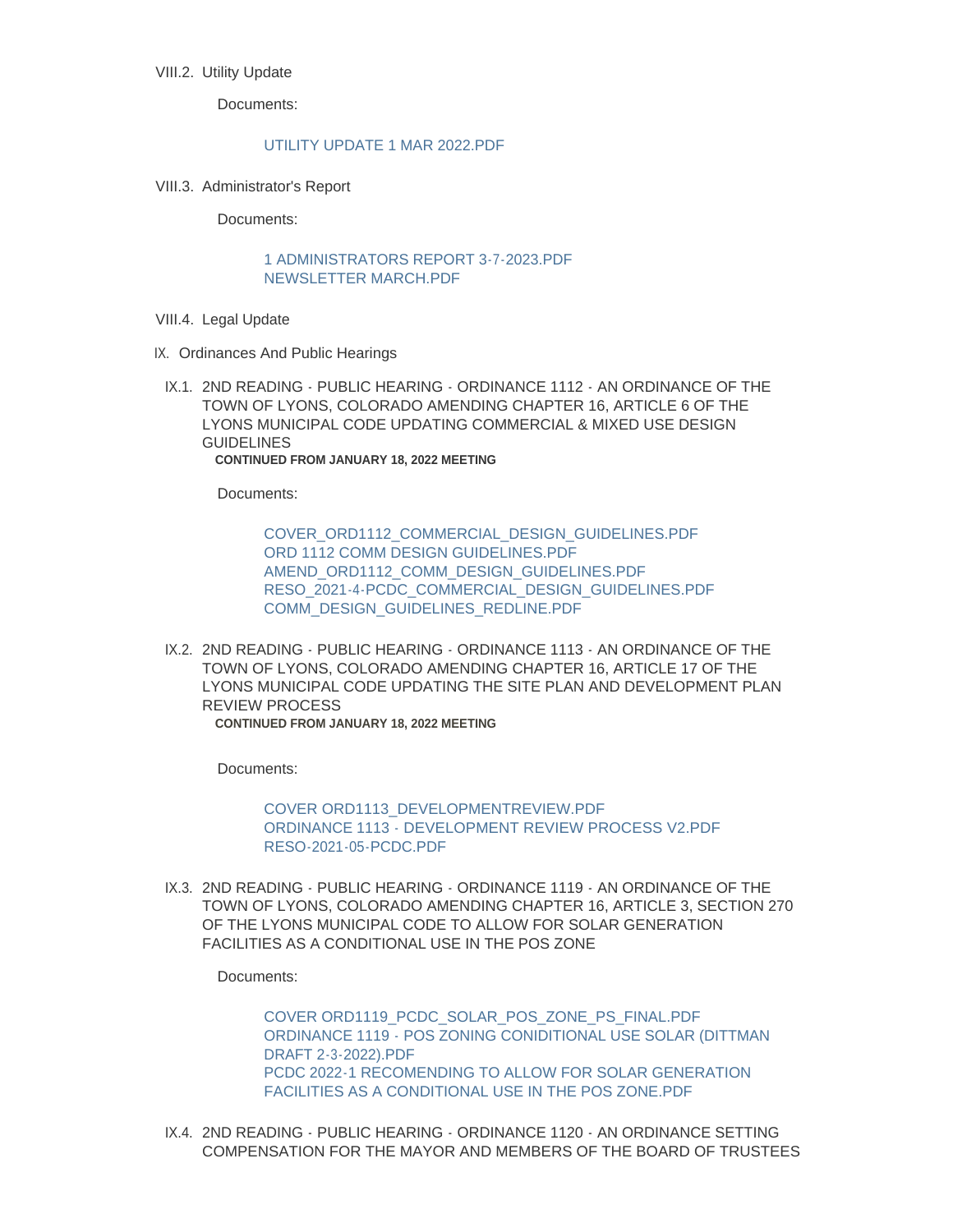EFFECTIVE FOR TERMS OF OFFICE COMMENCING AFTER THE APRIL 2022, TO BE EFFECTIVE JANUARY 1, 2023

Documents:

[COVER MEMO COMPENSATION.PDF](https://www.townoflyons.com/AgendaCenter/ViewFile/Item/9906?fileID=20471) [ORD 1120 - TRUSTEE AND MAYOR COMPENSATION \(BOT EDITS 2-22-](https://www.townoflyons.com/AgendaCenter/ViewFile/Item/9906?fileID=20472) 2022).PDF [TRUSTEE COMPENSATION 2022.PDF](https://www.townoflyons.com/AgendaCenter/ViewFile/Item/9906?fileID=20470)

- X. Consent Agenda
- X.1. MARCH ACCOUNTS PAYABLE

Documents:

[BOT PAYABLES 03.07.2022.PDF](https://www.townoflyons.com/AgendaCenter/ViewFile/Item/9907?fileID=20473) [UNPAID INVOICE REPORT 03.07.2022.PDF](https://www.townoflyons.com/AgendaCenter/ViewFile/Item/9907?fileID=20474)

FEBRUARY 7, 2022 BOT MEETING MINUTES X.2.

Documents:

#### [FEB 7 22 MINUTES V2.PDF](https://www.townoflyons.com/AgendaCenter/ViewFile/Item/9908?fileID=20475)

FEBRUARY 22, 2022 BOT MEETING MINUTES X.3.

Documents:

#### [FEB 22 2022 MINUTES V2.PDF](https://www.townoflyons.com/AgendaCenter/ViewFile/Item/9909?fileID=20476)

- X.4. February 23, 2022 SPECIAL BOT MEETING MINUTES WILL BE UPLOADED FRIDAY, MARCH 4, 2022
- XI. Items Removed From The Consent Agenda
- XII. General Business
- XII.1. DISCUSSION/DIRECTION TO FORM A WILDFIRE MITIGATION AND WUI CODE TASK FORCE

Documents:

### [COVER\\_WILDFIREMITIGATION\\_TASKFORCE.PDF](https://www.townoflyons.com/AgendaCenter/ViewFile/Item/9914?fileID=20511) [PCDC\\_UPDATE- 2\\_BOT\\_WORKSHOP\\_20220307.PDF](https://www.townoflyons.com/AgendaCenter/ViewFile/Item/9914?fileID=20512) [RECOMENDATION 21-01-WUI CODE.PDF](https://www.townoflyons.com/AgendaCenter/ViewFile/Item/9914?fileID=20513)

XII.2. DISCUSSION/DIRECTION TO STAFF REGARDING 2021 PRELIMINARY YEAR-END FINANCIAL UPDATE

Documents:

[1\\_2021 YEAR END FINANCIAL PRESENTATION.PDF](https://www.townoflyons.com/AgendaCenter/ViewFile/Item/9915?fileID=20477) [2\\_2021 PRELIMINARY FINANCIAL DATA.PDF](https://www.townoflyons.com/AgendaCenter/ViewFile/Item/9915?fileID=20478)

XII.3. DISCUSSION/DIRECTION TO STAFF REGARDING PROJECT FUNDING SHORTFALLS

Documents: